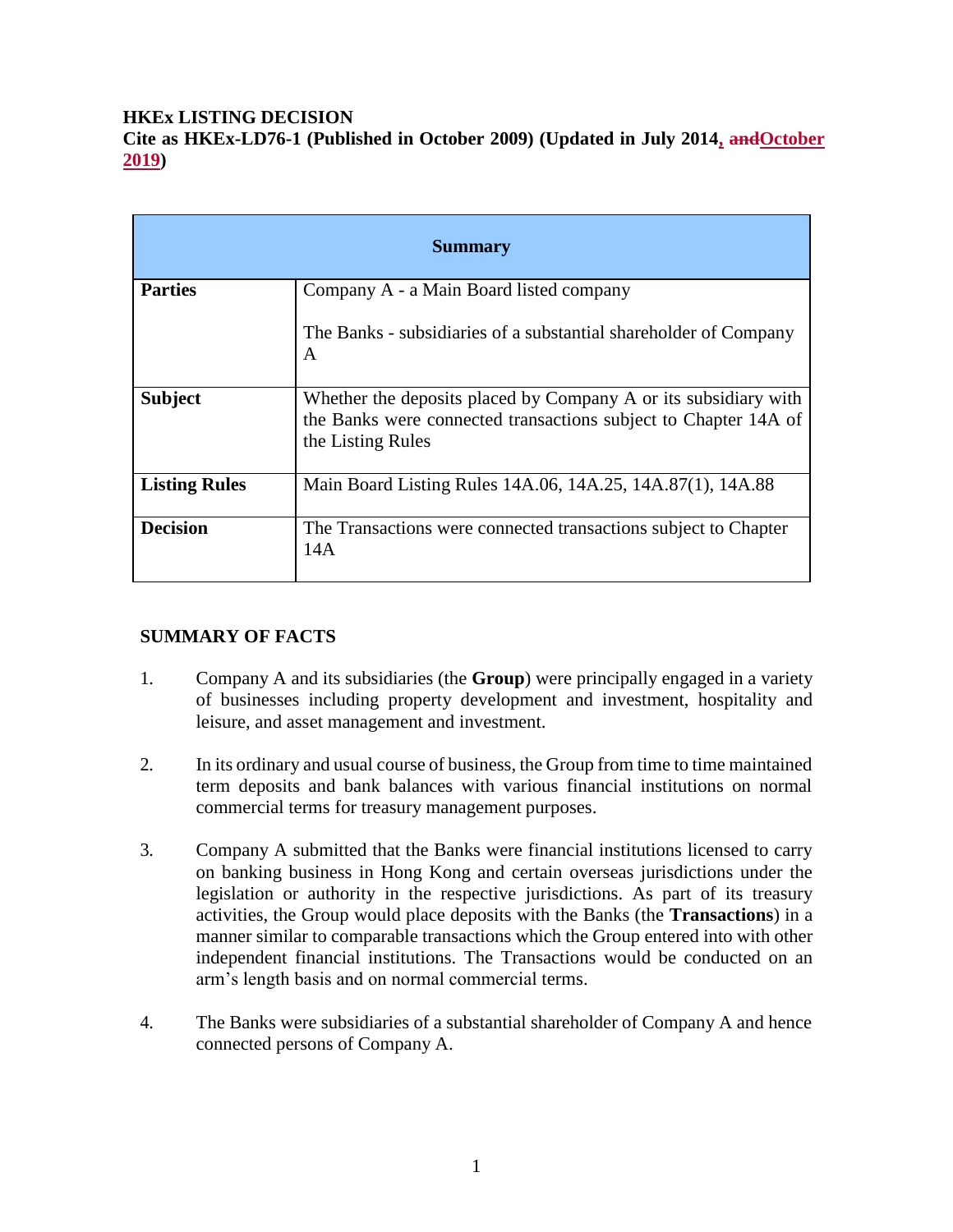- 5. Company A sought the Exchange's view on whether the Transactions would be exempt from the connected transaction requirements for the following reasons:
	- (a) According to Listing Decision LD53-2, legitimate treasury activities should be treated as bona fide transactions to utilise surplus cash reserves, and the Exchange considered that Rule  $14.04(1)(g)$  should be interpreted to exempt treasury activities where the issuer has a clearly stated and established treasury policy and transactions are conducted in accordance with the treasury policy.

Company A submitted that it had established a treasury policy to utilise the Group's surplus cash reserves. The placing of deposits by the Group with various licensed banks, including the Banks, had been and would continue to be conducted according to the established treasury policy. Following the guidance set out in Listing Decision LD53-2, the Transactions would form part of the legitimate treasury activities of the Group and be exempt from the notifiable transaction requirements under Rule  $14.04(1)(g)$ .

There was a question whether the Transactions would also be excluded under Chapter 14A and therefore exempt from the connected transaction requirements on the basis that they were regarded as bona fide transactions in the ordinary and usual course of business of the Group.

(b) Alternatively, Company A considered that the exemption under Rule 14A.87(1) applied to the Transactions.

Under Rule 14A.87(1), financial assistance provided by a banking company in its ordinary and usual course of business to a connected person on normal commercial terms was exempt from the reporting, announcement and independent shareholders' approval requirements under Chapter 14A.

In this case, the Transactions involved the Group placing deposits with connected persons and were regarded as provision of financial assistance by the Group to the connected persons under Chapter 14A. Although Company A and its subsidiaries were not banking companies, Company A considered that Rule 14A.87(1) should provide relief given that the Transactions formed part of the treasury activities of the Group in its ordinary and usual course of business. The Transactions were also in the ordinary and usual course of business of the respective Banks which were "banking companies" as defined in Rule 14A.88.

### **ISSUE**

6. Whether the Transactions were connected transactions subject to Chapter 14A of the Listing Rules.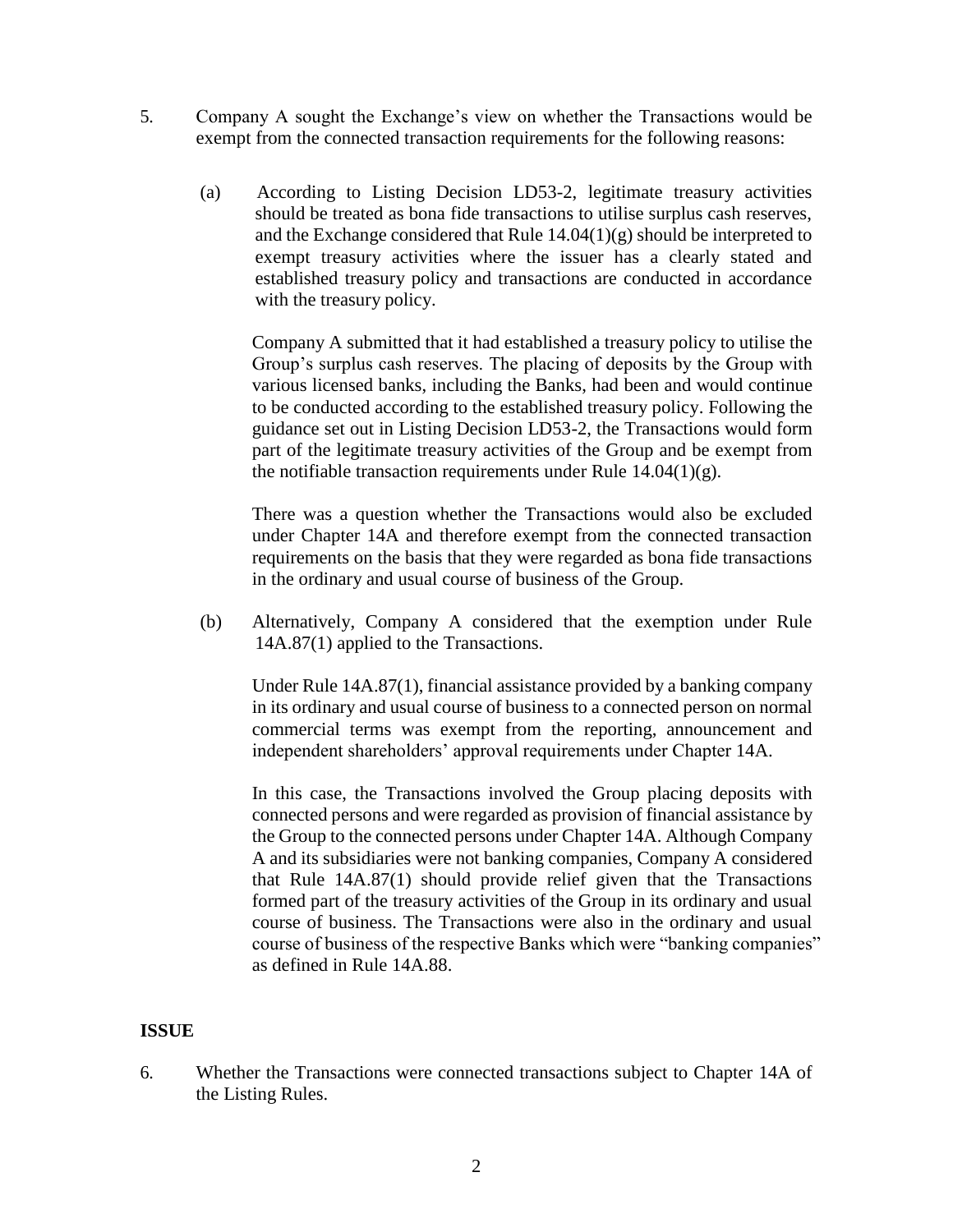#### **APPLICABLE LISTING RULES OR PRINCIPLES**

- 7. Rule 14.04(1) states that for the purposes of Chapter 14, any reference to a "transaction" by a listed issuer:
	- (a) includes the acquisition or disposal of assets, including deemed disposals as referred to in rule 14.29.
	- …
	- (g) to the extent not expressly provided in rules  $14.04(1)(a)$  to (f), excludes any transaction of a revenue nature in the ordinary and usual course of business (as referred to in rule 14.04(8)) of the listed issuer.
- 8. Rule 14A.06 provides the meaning of the following terms:
	- (17) "financial assistance" has the meaning in rule 14A.24(4);
	- …

…

- (26) "normal commercial terms or better" are terms which a party could obtain if the transaction were on an arm's length basis or terms no less favourable to the listed issuer's group than terms available to or from independent third parties;
- …

…

- (28) "ordinary and usual course of business" of an entity means the entity's existing principal activities or an activity wholly necessary for its principal activities;…
- (38) a "transaction" has the meaning in rule 14A.24

…

9. Rule 14A.24 provides that

"Transactions" include both capital and revenue nature transactions, whether or not conducted in the ordinary and usual course of business of the listed issuer's group. This includes the following types of transactions:

 $(1)$  ... …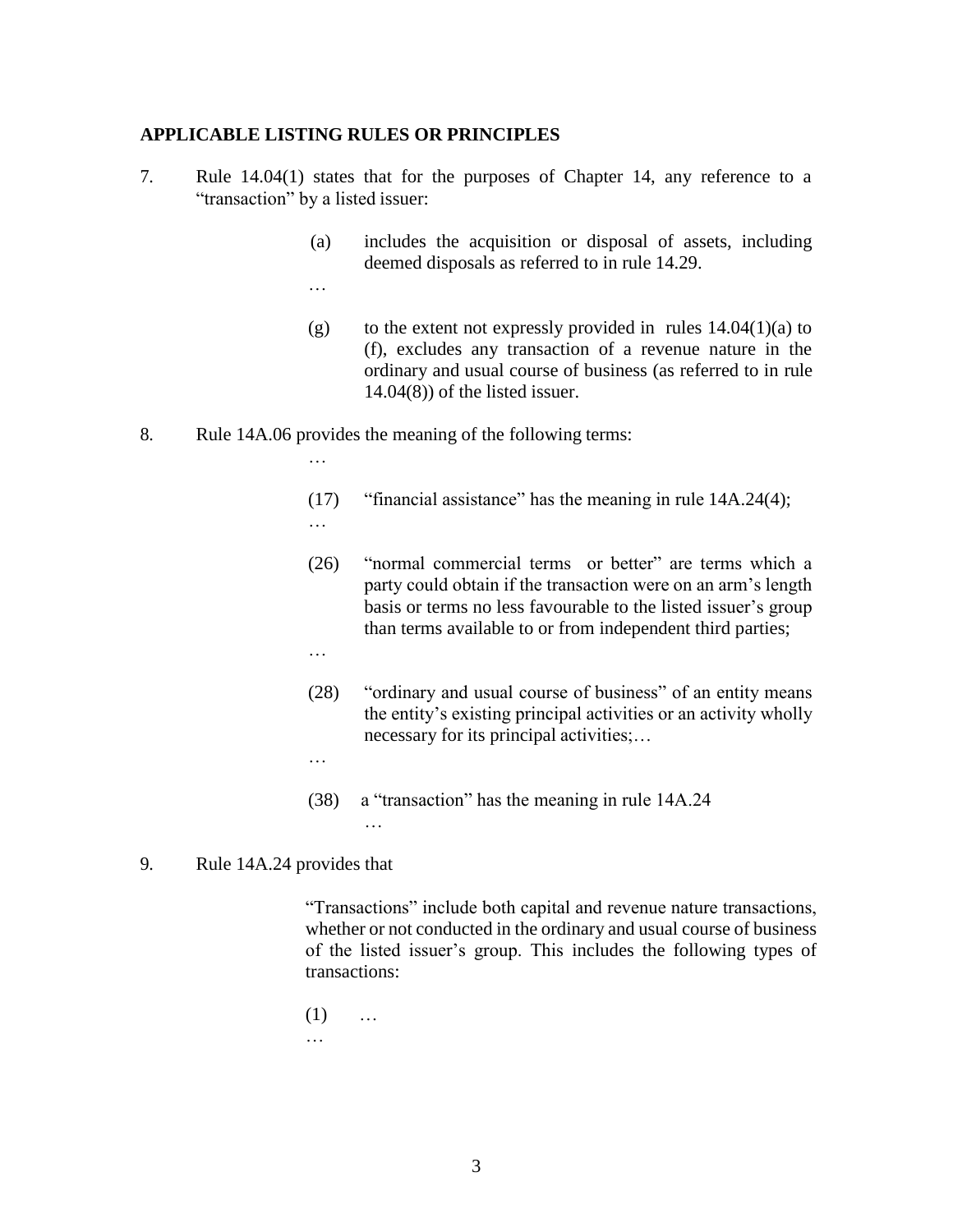- (4) granting an indemnity or providing or receiving financial assistance. "Financial assistance" includes granting credit, lending money, or providing an indemnity against obligations under a loan, or guaranteeing or providing security for a loan;…
- 10. Rule 14A.25 provides that:

Any transaction between a listed issuer's group and a connected person is a connected transaction

11. Rule 14A.87 provides that:

For any financial assistance provided by a banking company in its ordinary and usual course of business to a connected person or a commonly held entity::

(1) the transaction is fully exempt if it is conducted on normal commercial terms or better;

…

12. Rule 14A.88 provides that:

A "banking company" is a listed issuer or its subsidiary which is a bank, a restricted licence bank or a deposit taking company as defined in the Banking Ordinance, or a bank constituted under appropriate overseas legislation or authority.

13. Listing Decision LD53-2 provides that:

The Exchange takes the view that legitimate short-term investments for treasury management purposes are not intended to fall within the ambit of the Chapter 14 rules. The Exchange also notes that given this position transactions could be devised to appear to be for treasury purposes in an attempt to defeat or circumvent the purpose of the notification and shareholder approval requirements in Chapter 14. Therefore an analysis would be required on a case by case basis to differentiate transactions and arrangements caught by the scope of Chapter 14 of the Listing Rules from those exempt.

The Exchange considered that legitimate treasury activities should be treated as bona fide transactions for the purpose of utilizing surplus cash reserves. In general, investments for treasury purposes should be in liquid stocks and short-term in nature. Listing Rule  $14.04(1)(g)$  excludes any transaction of a revenue